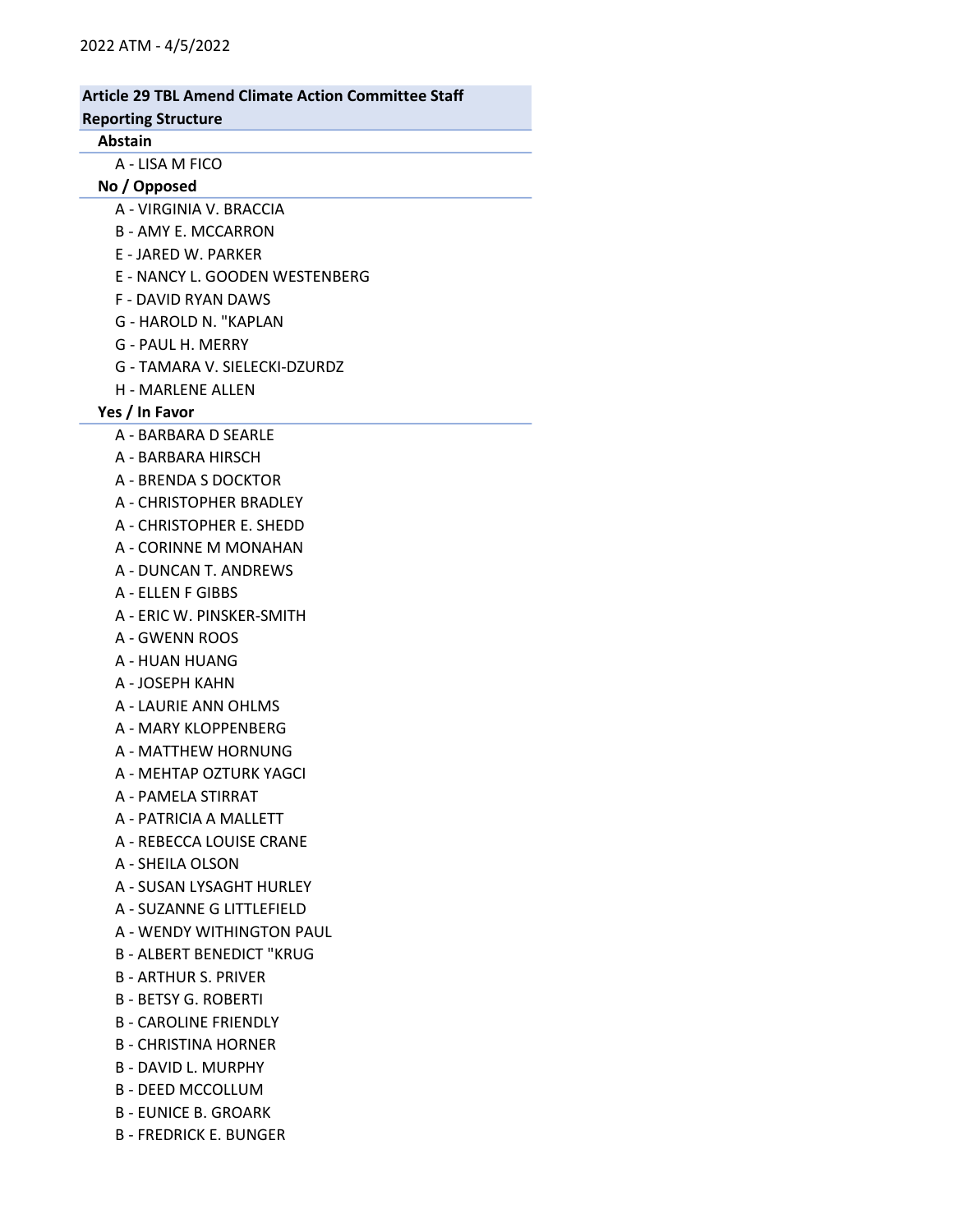## Article 29 TBL Amend Climate Action Committee Staff

#### Reporting Structure

- B GARY ARTHUR
- B IVY WANG
- B JAMES L. ROBERTI
- B JOSEPH MICHAEL "HICKSON
- B KATHERINE S. CORT
- B KELLY C. FRIENDLY
- B LINDA H. CHOW
- B MELISSA A. MARTIN
- B MIDDLETON ANSLEY "MARTIN
- B NORA TRACY PHILLIPS
- B PAUL THOMAS DELANEY
- B PETRO LISOWSKY
- B ROBERTA MORGENSTERN
- B S. PETER W. JONES
- B SCOTT K. BENDER
- B SKYE JACOBS
- C ANDREA N. WARD
- C ANN M. HOWLEY
- C ANN WELKE RAPPAPORT
- C BEATRICE BEZMALINOVIC DHEBAR
- C ELIZABETH LASHWAY
- C HOLLY M. GRACE
- C HYUN SOOK RYU SONG
- C KATE MCGEOUGH
- C KATHY Y. EGAN
- C KELLY MCCOULF NORRIS
- C LEANNE J. LEIBMAN
- C LINDA OLIVER GRAPE
- C LOIS SULLIVAN
- C LUCIENNE V. RONCO
- C MARCIA TESTA SIMONSON
- C MARTIN JAY "MCHALE
- C PAMELA POSEY
- C ROYALL H. SWITZLER
- C SARA H. RAVERET
- C SARAH H. PEDERSEN
- C SHANI M. DEFINA
- C SHARON L. GRAY
- C SUSAN K. MAGGIONI
- C THOMAS H. ULFELDER
- C WENDY HARRIS GARBER
- D ANN-MARA S. LANZA
- D CAROL ALMEDA-MORROW
- D CHRISTINE A. KEHOE
- D CRAIG EDWARD MACK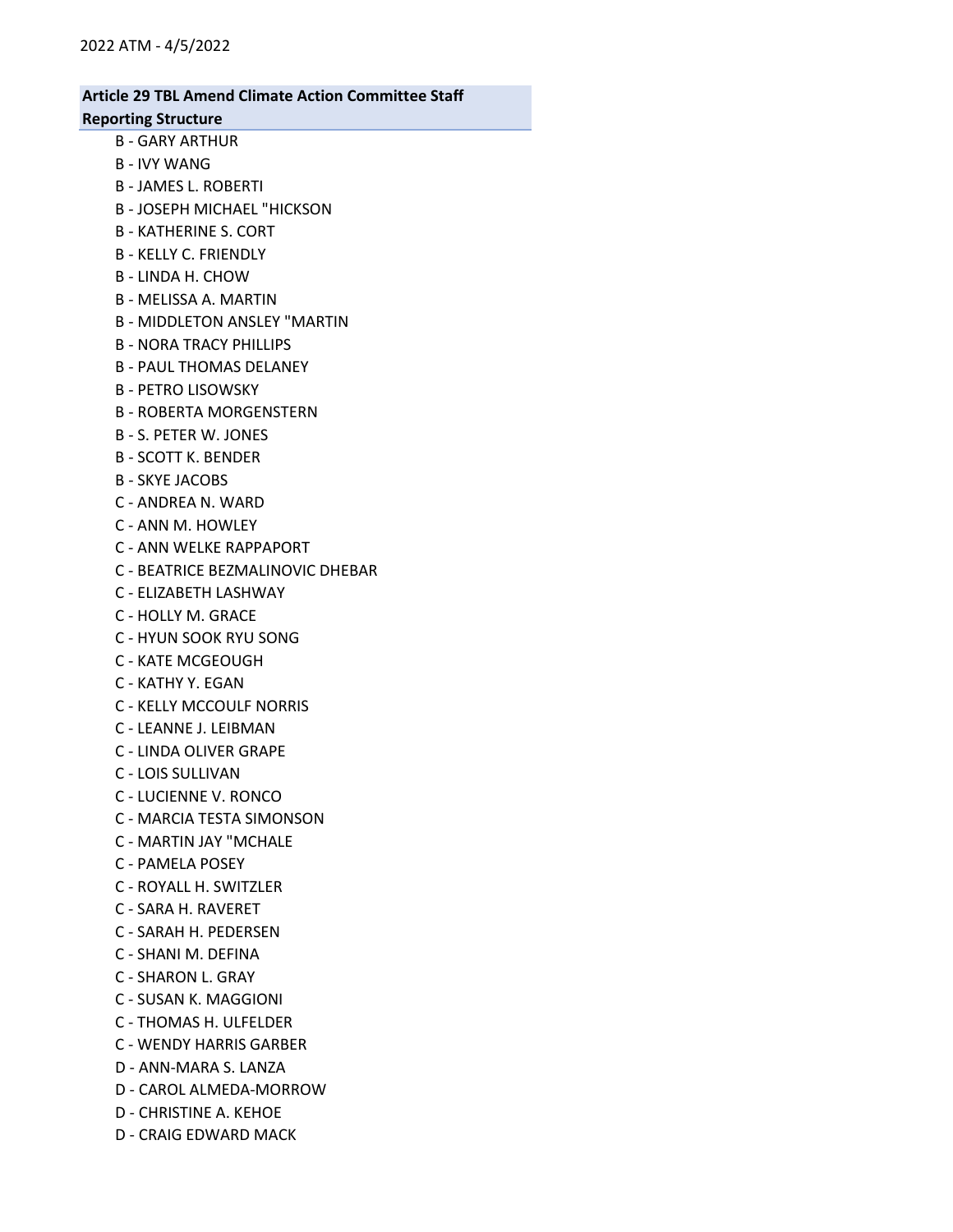#### Article 29 TBL Amend Climate Action Committee Staff Reporting Structure

# D - DIANE E. HALL

- D ELIZABETH H. SHLALA
- D ELIZABETH SULLIVAN WOODS
- D ELLIOT GODFREY SWAN
- D GAIL FRANCES SULLIVAN
- D IAN COHEN
- D ILLANA S. NISSENBAUM
- D JOHN D. LANZA
- D JOHN SCHULER
- D LAURA SCHOTSKY OLTON
- D LINA EVE VITA MUSAYEV
- D LORI A. FERRANTE
- D MARGIE PALLADINO
- D MARK B. BENJAMIN
- D MARY BETH GRIMM
- D MASON R. SMITH
- D MAURA MURPHY
- D PATTI QUIGLEY
- D QUENTIN S. PRIDEAUX
- D RICHARD D. "HILL
- D SANDRA SABA JOSEPH
- D STEPHEN G. MURPHY
- D W. ARTHUR "GARRITY
- E CAREN PARKER
- E JESSICA BETH GRAHAM
- E JOAN GAUGHAN
- E KATHERINE K. MACDONALD
- E KATHERINE L. "BABSON
- E KEVIN J. MACDONALD
- E LAURENCE D. SHIND
- E LISE M. OLNEY
- E MARLA L. ROBINSON
- E MARY GARD
- E NEAL R. GOINS
- E ODESSA MB SANCHEZ
- E PAUL A. CRAMER
- E RAINA C. MCMANUS
- E RANI ELWY
- E REGINA C. LAROCQUE
- E RUSSELL THOMAS GENTRY
- E SUSAN E. RYAN
- E THOMAS J. MACDONALD
- E TIMOTHY W. FULHAM
- E WENDY A. HAERING-ENGELS
- E WENDY S. BECK VON PECCOZ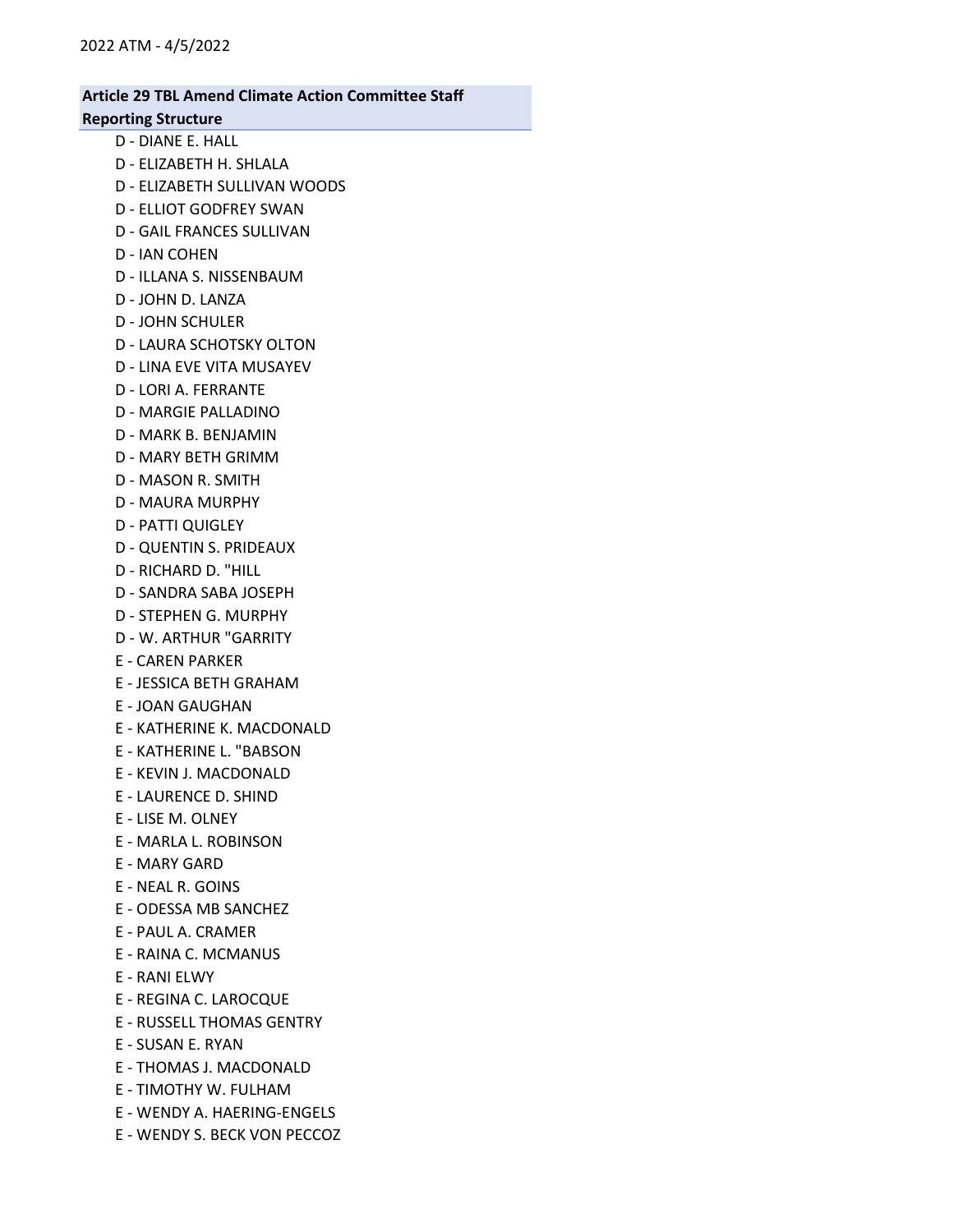#### Article 29 TBL Amend Climate Action Committee Staff Reporting Structure

- F ANNE P. COHEN
- F C. MADISON "RILEY
- F CHRISTINE SWENSON LAWRENCE
- F CYNTHIA C. EDWARDS
- F DAVID LIVINGSTON
- F ELAINE M. PUTNAM
- F ELIZABETH LANGE
- F ELIZABETH MAY
- F FREDERIC W. RIPLEY
- F HOPE CROSIER
- F JAY PROSNITZ
- F LISA COLLINS
- F MICHAEL ANDREW LICATA
- F MICHAEL J. MASTRIANNI
- F MICHELE DRAGON LIVINGSTON
- F NIKI BRINKMAN-OFENLOCH
- F SALVATORE "DEFAZIO
- F SARA A. JENNINGS
- F SHAWN BAKER
- F STEVEN J. SIMONS
- F SUSAN KAGAN LANGE
- F VICTORIA J. OSTLER
- F VIRGINIA LEE FERKO
- G ALICE HANLON PEISCH
- G ALLAN L. PORT
- G ANDREW A. WILSON
- G CRAIG L. COHEN
- G DIANE CAMPBELL
- G DOUGLAS W. SMITH
- G EDWARD D. FOLLAND
- G FREDERICK W. SCHALLER
- G JANET Z. GIELE
- G JE'LESIA JONES
- G JOAN HACKETT CODY
- G JUDSON L. JAFFE
- G KARL HAMMOND
- G KATHLEEN F. TRUMBULL
- G LORRI WOODACRE
- G MARJORIE R. FREIMAN
- G MARY ANN CLUGGISH
- G MICHAEL R. TOBIN
- G PARKER MORSE
- G PETER SOLOMON
- G PHILIPPA BIGGERS
- G RICHARD MICHAEL SALASOVICH